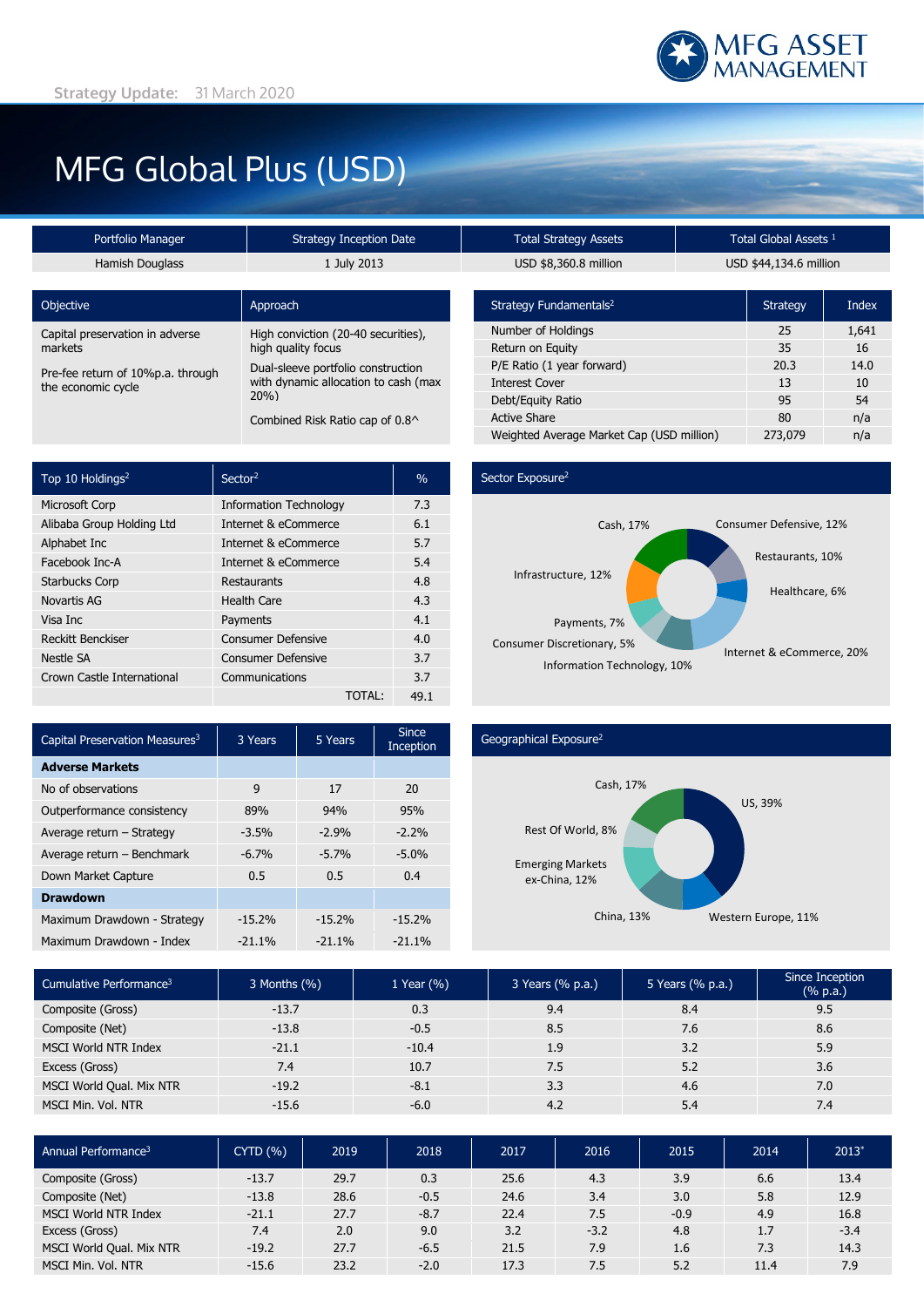| Supplementary Statistical Measures <sup>5</sup> | 3 Years | 5 Years       | Since Inception |
|-------------------------------------------------|---------|---------------|-----------------|
| <b>Beta</b>                                     | 0.8     | 0.8           | 0.8             |
| Tracking Error (% p.a.)                         | 5.5%    | 5.0%          | 4.8%            |
| Standard Deviation - Strategy                   | 12.1%   | 11.4%         | 10.9%           |
| <b>Information Ratio</b>                        |         | $1.0^{\circ}$ | 0.8             |

1 Comprised of all Global Strategies.

2 The data is based on a representative portfolio for the strategy. The representative portfolio changed in July 2017 due to the closure of the former representative portfolio. Sectors are internally<br>defined. Geographical

rounding.The Index is the MSCI World NTR Index. Refer to the Important Notice below for further information.<br>3 Returns are for the Global Plus Composite and denoted in USD. Performance would vary if returns were denominate further information. Composite (Net) returns are net of fees charged to clients and have been reduced by the amount of the highest fee charged to any client employing that strategy during the period under consideration. Actual fees may vary depending on, among other things, the applicable fee schedule and portfolio size. Fees are available upon request.<br>4 Risk measures are calculated before fees and in USD. An adverse measured monthly.

5 Supplementary Statistical Measures Beta, Tracking Error and Information Ratio are calculated in USD using the MSCI World NTR Index.<br>^ Combined risk ratio is a measure of relative beta and relative drawdown to MSCI World \* Returns are only for part year.

#### **IMPORTANT NOTICE**

This material is being furnished to you to provide summary information regarding Magellan Asset Management Limited 'doing business as'/'trading as' MFG Asset Management ('MFG Asset<br>Management') and an investment fund or in which such an offer or solicitation is unlawful or not authorized or in which the person making such offer or solicitation is not qualified to do so. This material is not intended to constitute advertising or advice of any kind and you should not construe the contents of this material as legal, tax, investment or other advice.

The investment program of the Strategy presented herein is speculative and may involve a high degree of risk. The Strategy is not intended as a complete investment program and is suitable only for sophisticated investors who can bear the risk of loss. The Strategy may lack diversification, which can increase the risk of loss to investors. The Strategy's performance<br>may be volatile. The past perform any return from it. There can be no assurance that the Strategy will achieve any targeted returns, that asset allocations will be met or that the Strategy will be able to implement its investment Strategy or achieve its investment objective. The management fees, incentive fees and allocation and other expenses of the Strategy will reduce trading profits, if any, or increase losses. The Strategy will have limited liquidity, no secondary market for interests in the Strategy is expected to develop and there are restrictions on an investor's ability to withdraw and transfer interests in the Strategy. In making an investment decision, you must rely on your own examination of any offering documents relating to the Strategy.

No representation or warranty, express or implied, is made with respect to the correctness, accuracy, reasonableness or completeness of any of the information contained in this material.<br>This information is subject to chan responsible or liable for any losses, whether direct, indirect or consequential, including loss of profits, damages, costs, claims or expenses, relating to or arising from your use or reliance upon any part of the information contained in this material including trading losses, loss of opportunity or incidental or punitive damages.

This material is strictly confidential and is being provided to you solely for your information and must not be copied, reproduced, published, distributed, disclosed or passed to any other<br>person at any time without the pr the written permission of the owner.

United Kingdom - This material does not constitute an offer or inducement to engage in an investment activity under the provisions of the Financial Services and Markets Act 2000 (FSMA). This material does not form part of any offer or invitation to purchase, sell or subscribe for, or any solicitation of any such offer to purchase, sell or subscribe for, any shares, units or<br>other type of investment produc authorised under the FSMA and its distribution in the United Kingdom and is only being made to persons in circumstances that will not constitute a financial promotion for the purposes of section 21 of the FSMA as a result of an exemption contained in the FSMA 2000 (Financial Promotion) Order 2005 as set out below. This material is exempt from the restrictions in the FSMA as it is to be strictly communicated only to 'investment professionals' as defined in Article 19(5) of the Financial Services and Markets Act 2000 (Financial Promotion) Order 2005 (FPO).

<u>United States of America</u> - This material is not intended as an offer or solicitation for the purchase or sale of any securities, financial instrument or product or to provide financial services.<br>It is not the intention o the performance has been reduced by the amount of the highest fee charged to any client employing that particular strategy during the period under consideration. Actual fees may vary depending on, among other things, the applicable fee schedule and portfolio size. Fees are available upon request and also may be found in Part II of MFG Asset Management's Form ADV.

The MSCI World Index (Net) is a free-float adjusted market capitalization weighted index that is designed to measure the equity performance of 24 developed markets. Index results assume the reinvestment of all distributions of capital gain and net investment income using a tax rate applicable to non-resident institutional investors who do not benefit from double taxation treaties.

#### **GLOBAL INVESTMENT PERFORMANCE STANDARDS (GIPS®) DISCLOSURE**

Magellan Asset Management Limited, doing business as MFG Asset Management in jurisdictions outside Australia and New Zealand, (MFG Asset Management) claims compliance with the Global Investment Performance Standards (GIPS ®)

For the purpose of complying with GIPS, the Firm is defined as all discretionary portfolios managed by MFG Asset Management, excluding portfolios managed by subsidiaries operating as distinct business entities. MFG Asset Management is a wholly-owned subsidiary of the publicly listed company Magellan Financial Group Limited. MFG Asset Management is based in<br>Sydney, Australia. Total Firm assets is define

The Global Plus composite is a concentrated global equity strategy investing in high quality companies (typically 20-40 stocks). High quality companies are those companies that have sustainable competitive advantages which translate into returns on capital materially in excess of their cost of capital for a sustained period of time. The investment objectives of the Global Plus strategy are to earn superior risk adjusted returns through the business cycle whilst minimising the risk of a permanent capital loss. The minimum market capitalisation for a stock to be included is US\$25 billion. The composite was created in July 2013.

To achieve investment objectives, the composite may also use derivative financial instruments including, but not limited to, options, swaps, futures and forwards. Derivatives are subject<br>to the risk of changes in the marke leveraging effect, which may increase the volatility of the composite and may reduce its returns.

A copy of the composite's GIPS compliant presentation and/or the firm's list of composite descriptions are available upon request by emailing client.reporting@magellangroup.com.au

The representative portfolio is an account in the composite that closely reflects the portfolio management style of the strategy. Performance is not a consideration in the selection of the representative portfolio. The characteristics of the representative portfolio may differ from those of the composite and of the other accounts in the composite. Information regarding the representative portfolio and the other accounts in the composite is available upon request.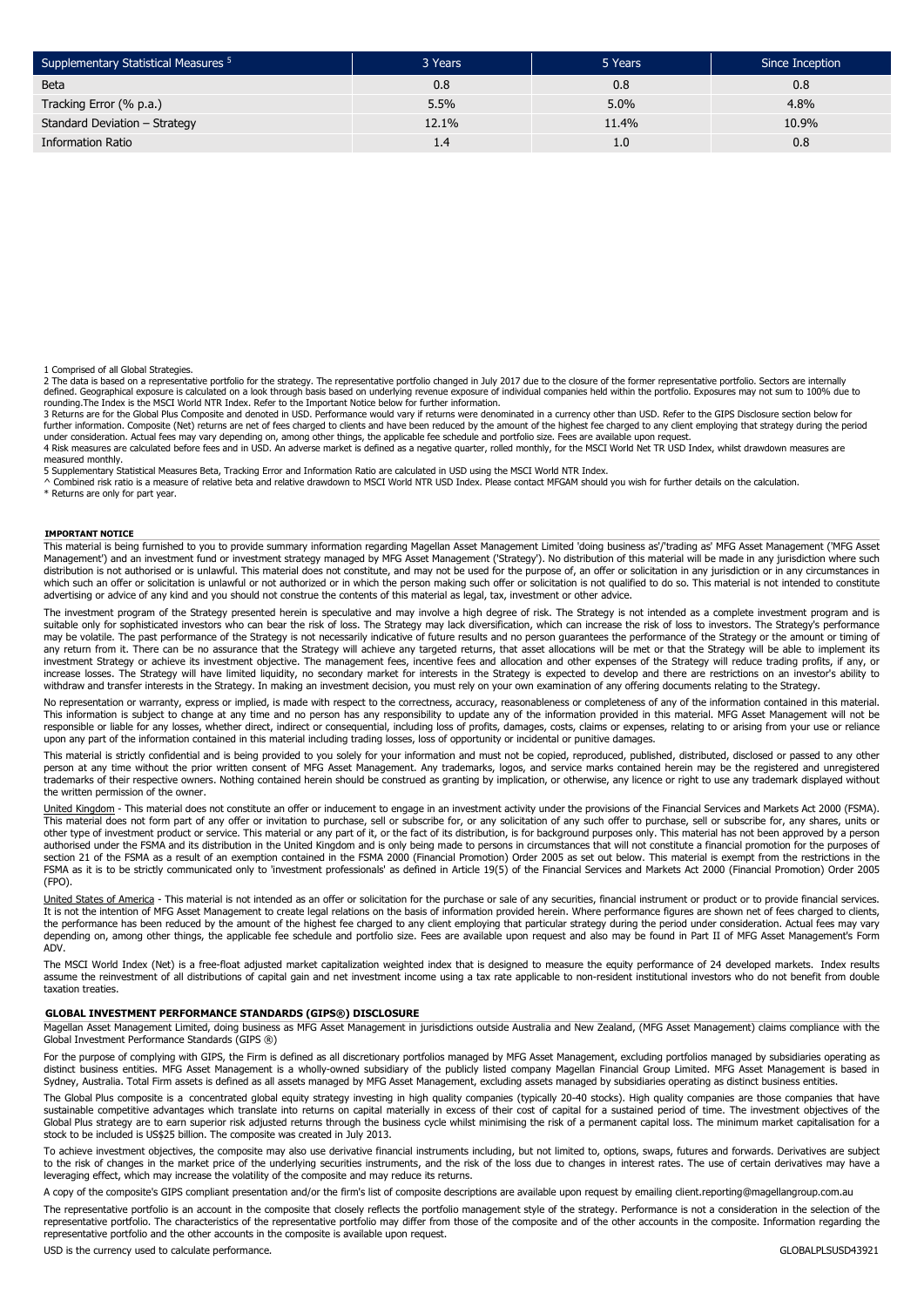# **Market Commentary**

Global stocks in the three months ended March  $31<sup>st</sup>$  staged their biggest quarterly decline in more than 10 years after the coronavirus that causes the illness called covid-19 escaped from China and battered global economic activity, corporate earnings and investor sentiment to such an extent the pandemic threatened to usher in a global recession. During the quarter, all 11 sectors dived in US-dollar terms. Energy (- 45%) declined the most after Saudi Arabia and Russia commenced an oil price war while healthcare (-12%) fell least. The Morgan Stanley Capital International World Index fell 21% in US dollars – its biggest quarterly drop since the global financial crisis struck in the December quarter of 2008 – but lost only 9.3% in Australian currency due to this currency's depreciation.

US stocks fell as companies withdrew guidance as authorities enforced lockdowns, shut service industries and told people to 'self-isolate' as the virus took hold across the 50 states but with particular venom in New York. Emergency fiscal stimulus and radical monetary easing failed to arrest the economic emergency that some commentators said could lead to at least a 10% decline in GDP in the June quarter. Congress passed a package worth US\$2 trillion to help households and businesses cope. The Federal Reserve in two unscheduled steps in March cut the US cash rate by 150 basis points to near zero, promised unlimited bond buying to stabilise government and corporate credit markets and announced a US\$300 billion program to lend to US companies. Neither stopped a record 3.28 million people from claiming unemployment insurance in the week ended March 21, up 3.0 million from the week before and more than four times the previous record of 695,000 in October 1982. In political news, former vice president Joe Biden all but clinched the Democratic Party's nomination to contend the presidential election against Donald Trump in November by winning most of the primaries held in March after the party's establishment united to defeat the bid by self-described socialist Bernie Sanders. The S&P 500 Index plummeted 20%, after reaching a record high in February due to robust earnings reports.

European stocks sank as the coronavirus epidemic took hold, especially in Italy, Spain and France, German politics became unsettled and reports showed the eurozone economy was struggling even before the virus hit. Towns in northern Italy were quarantined in February after they formed the first area in Europe to experience a stream of infections from the novel coronavirus but such steps failed to spare Italy or stop the spread of the pandemic across Europe. German political uncertainty rose when Annegret Kramp-Karrenbauer, the leader of the Christian Democrats, said she would not run for chancellor in next year's election, which threw open the race to succeed Angela Merkel as chancellor. A report in February showed the eurozone economy expanded only 0.1% in the fourth quarter – Germany's economy showed no growth for the three months. Reports in March, when the virus had enforced lockdowns across Europe, showed consumer confidence at a five-year low and business activity plunging – the IHS Markit purchasing managers index for Germany, for example, fell from 50.7 points in February (any figure over 50 indicates expansion) to 37.2 in March. The Euro Stoxx 50 Index plummeted 26%.

In other markets, Japan's Nikkei 225 Index dropped 20% after a report showed the economy shrank at an annualised pace of 6.3% in the fourth quarter due to an increase in the consumption tax and covid-19 posed such a threat schools were closed and large gatherings and sports events were cancelled or curtailed. China's CSI 300 Index lost 10% as measures to contain the coronavirus kept businesses and ports closed and prevented workers from returning to their jobs and the official manufacturing purchasing managers index fell to a record low of 35.7 in February from 50 in January. The S&P/ASX 200 Accumulation Index slumped 21% as authorities froze much economic activity, sparking immediate job losses, and the virus jolt to the global economy mauled material prices. The MSCI Emerging Markets Index shed 24% in US dollars on the prospect of a global recession.

Index movements are in local currency.

## **Strategy Commentary**

The strategy recorded a negative return for the quarter. The biggest detractors were the investments in Yum! Brands, Starbucks, HCA Healthcare and Facebook. Yum! Brands and Starbucks fell as their outlets were closed when countries ordered lockdowns or restrictions on restaurants to stop the transmission of the virus – though the decline in Yum! Brands first started when the owner of KFC, Pizza Hut and Taco Bell restaurants reported a 2% decline in Pizza Hut's same-store sales for the fourth quarter. HCA Healthcare dropped after elective surgeries were deferred as hospitals built capacity to respond to the pandemic and investors weighed the impact of the unprecedented jump in US unemployment on HCA's revenue mix from different payers. Facebook fell after demand for advertising fell amid the health and economic emergency.

Two investments to rise in local currency were Microsoft and Tencent. Microsoft surged to a record high over the quarter after its cloud business helped the software giant beat earnings and revenue forecasts for the fourth quarter of 2019 and then held up relatively well after it was judged a stock that would benefit from the world's switch to online due to the pandemic. Tencent rose on an improving earnings outlook and as the virus forced Chinese to work from home and engage more with the company's suite of digital services.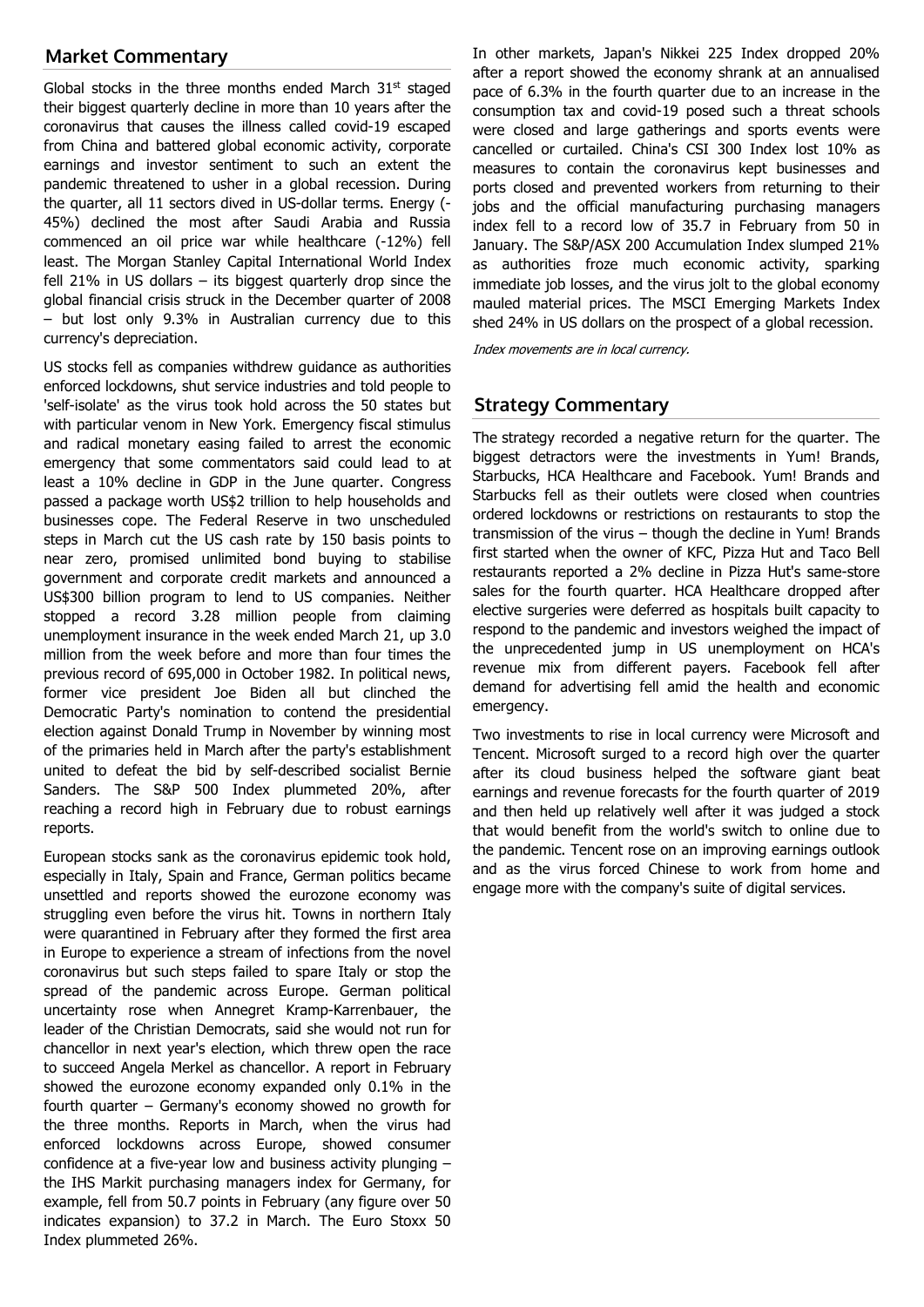

Top this for a company head's farewell to staff. A tearful Alibaba co-founder Jack Ma wore oversized purple-tinged glasses, a studded leather jacket with chains and a braided long-haired wig and sang Chinese pop songs accompanied by two other co-founders, a rock-star-decked Lucy Peng, and Joe Tsai, who opted for a 'Marilyn Monroe'-style dress and a blonde wig. And these were just some of the antics at a fourhour celebration in front of 60,000 employees in September last year in the eastern Chinese city of Hangzhou to mark Ma's achievements and the e-commerce giant's 20th birthday.<sup>[1](#page-3-0)</sup>

The company that earned 377 billion yuan (US\$56 billion) in revenue in fiscal 2019 had much to celebrate. Alibaba, with more than 60% market share, is the leading e-commerce marketplace operator in China, which is one of the world's fastest-growing online retail markets thanks to rising incomes, the proliferation of smartphones and the fact that traditional western-style retailing never fully developed in the country. Alibaba's domestic consumer-to-consumer platform Taobao (launched in 2003) and its business-to-customer platform Tmall (launched in 2008) that houses the world's most valuable brands have 820 million monthly users today. The platforms generate transactions worth almost US\$950 billion a year, an amount twice that of Amazon's. Alibaba is behind the world's largest shopping event; the company's annual 'Singles Day', which on November 11 last year notched a record US\$38.4 billion in sales across Alibaba's main e-commerce sites.

And e-commerce is just one of Alibaba's businesses. The company has used the profits from its lucrative e-commerce arm to expand into other large, fast-growing and oftencomplementary industries. Two of its most promising businesses include Alibaba Cloud Intelligence (founded in 2009), which is one of the world's largest cloud-computing businesses, and Ant Financial (established in 2004, 33% owned by Alibaba), which is China's largest payments and digital financial services platform. In addition, Alibaba operates China's leading digital advertising platform, emerging international e-commerce platforms (AliExpress and Lazada), one of China's leading online-food delivery and local-services platforms (Ele.me), a logistics business that supports the delivery of millions of items daily (Cainiao), a grocery business pioneering online-offline integration (Hema) and a leading digital media and entertainment business (Youku). Together, these businesses are supporting enterprise digitalisation in China and, in aggregate, have helped Alibaba notch revenue growth of 48% p.a. over the past five years.

Alibaba is well placed to record impressive earnings growth in coming years. The company is positioned to benefit from growing consumer spending in China and rising online penetration in rural cities. Network effects, user data insights, economies of scale and an ability to outspend competitors are sealing Alibaba's market supremacy across many e-commerce segments. The synergies across Alibaba's many units attract and retain people to its sites, which presents opportunities to cross-promote, hone algorithms and monetise data through targeted ads. The cloud arm, which is twice the size of its next Chinese rival, is well positioned to add to its 1.4 million paying customers that include more than half of the A-share listed companies in China and 80% of Chinese technology companies. All up, Alibaba's wide reach presents as a unique opportunity to benefit from China's digital transformation and shift to a consumption economy.

Alibaba comes with risks, to be clear. One that is common to Chinese stocks is that, to skirt government restrictions on foreign ownership of 'sensitive' businesses, foreign investors can gain exposure to Alibaba only by investing in 'variable interest entity' structures where they don't own shares in the operating companies directly. Another risk is interference from the Chinese government and its omnipotent regulatory powers. Although these market nuances create uncertainty for foreign shareholders, the probability of them transpiring into material shareholder losses for high-profile companies such as Alibaba is considered to be low, particularly given the importance of foreign capital to the Chinese economy. Another risk is that Alibaba competes for the attention and business of Chinese consumers in a dynamic market against the formidable Tencent, JD.com and Meituan-Dianping. Notwithstanding the intense competition, Alibaba is likely to deliver the earnings growth in coming years that justify its risks.

## **Four reporting segments**

In 1999, Ma was one of 18 people who gathered in his small, shared apartment in Hangzhou to form Alibaba. The company's first initiatives were to create the English-language global wholesale marketplace Alibaba.com and a domesticbased marketplace, now known as 1688.com, for domestic wholesale trade. By the end of 2001, Alibaba.com had more than one million registered users and within another 18 months the company was profitable.

Skip to 19 September 2014 and Alibaba, after 15 years of excelling in e-commerce and branching beyond by organic investment, acquisition, forming alliances and minority investments, emerged as one of the world's most valuable technology companies, raising a record US\$25 billion for its New York Stock Exchange debut.

Alibaba's secondary listing on the Hong Kong Stock Exchange in 2019 was just as successful for the company now under CEO Daniel Zhang that reports its earnings across four key segments. The 'core commerce' division earned 86% of group revenue in fiscal 2019 from commission fees, memberships and advertising on Alibaba's e-commerce platforms. Core commerce also includes revenue generated from the sale of goods (i.e. first-party sales), primarily through Alibaba's New Retail initiative, Hema, as well as revenue generated from the

<span id="page-3-0"></span><sup>1</sup> See Reuters. 'Tearful Ma bids Alibaba farewell with rock star show.' 9 September 2019. reuters.com/article/us-alibaba-jackma-idUSKCN1VU0VY